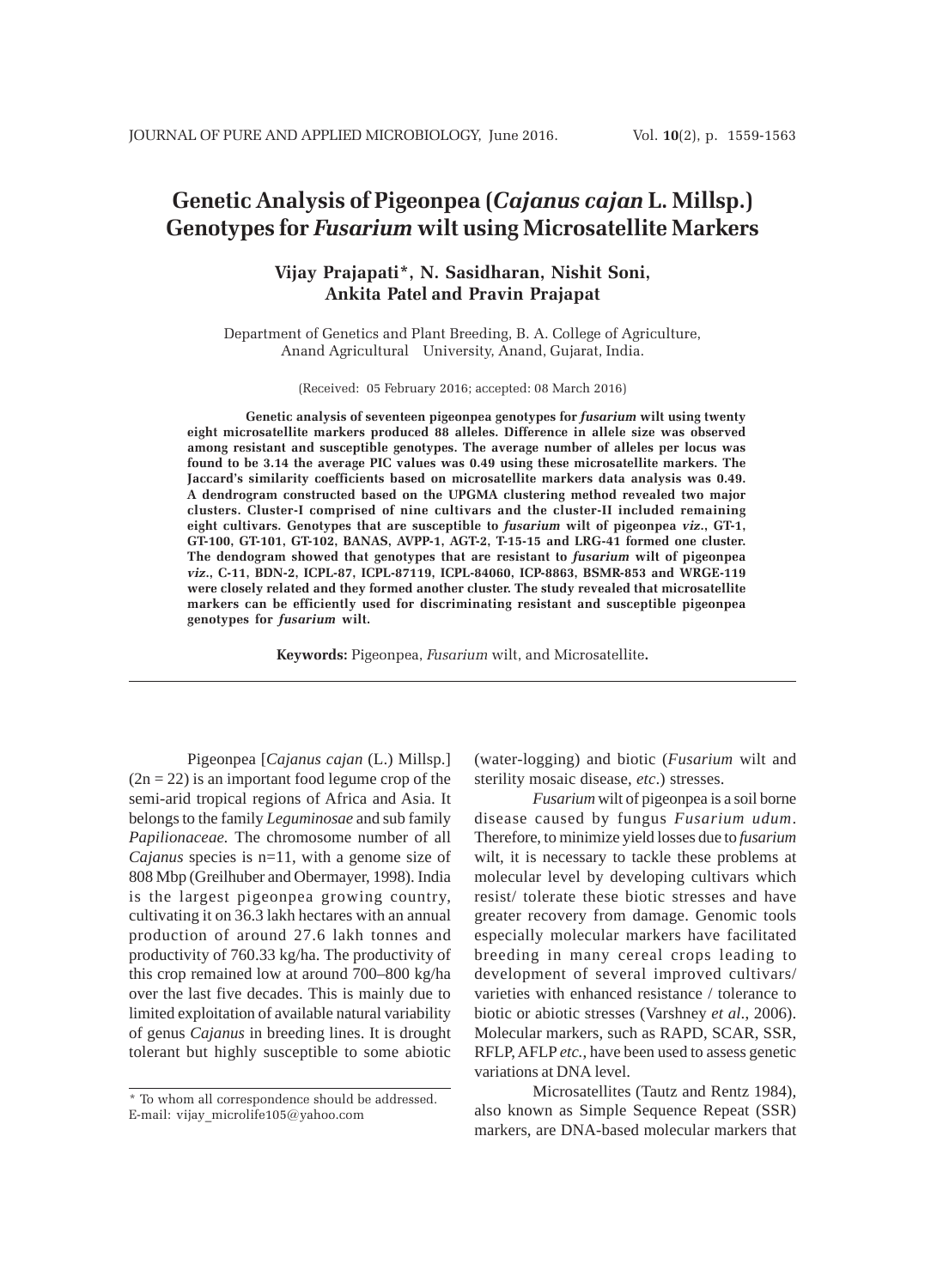offer several advantages because they are reproducible, polymorphic, polymerase chain reaction (PCR)-based and readily portable within a species (Edwards *et al*. 1996). In case of pigeonpea, although a few SSR markers have been reported recently (Burns *et al*. 2001, Odeny *et al*. 2007), not a single genetic map is available so far. This can be attributed to mainly two factors: (i) availability of meager number of molecular markers and (ii) a very low level of polymorphism in cultivated pigeopea germplasm (Odeny *et al*. 2007). In present investigation studied twenty eight microsatellite markers for genetic analysis of genetic analysis of seventeen pigeonpea genotypes for *fusarium* wilt.

# **MATERIALS AND METHODS**

#### **Plant material**

Total seventeen pigeonpea genotypes namely, GT-1, GT-100, GT-101, GT-102, BANAS, AVPP-1, AGT-2, T-15-15, LRG-41, C-11, BDN-2, ICPL-87, ICPL-87119, ICPL- 84060, ICP-8863, BSMR-853 and WRGE-119 were collected from Agricultural Research Station, Dahod and Pulse Research station, Vadodara, Anand Agricultural University, Anand and used in present study. Plants were grown in pots and young leaf samples of all plants of each cultivar were collected for genomic DNA isolation.

## **Genomic DNA isolation**

Extraction of DNA from young leaves was done using modified Cetyl-Trimethyl Ammonium Bromide (CTAB) method (Murray and Thompson, 1980) with some minor modifications.

#### **PCR amplification using microsatellite markers**

Twenty eight microsatellite markers were selected from available literatures (Table 1) which were synthesized from MWG biotech, Germany. PCR was carried out in 25ìl reaction volumes containing 2.5 ìl of 10 x Taqassay buffer (Tris with15mM MgCl2), 10 mM of each dATP, dCTP, dGTP and dTTP, 5U Taq polymerase (BioLabs, UK), 10 picomole of forward – reverse primer and 50 ng of template DNA. Amplification were carried out in a thermo-cycler (Applied Biosystem Veriti, CA, USA) programmed for 35 cycles with an initial denaturation at 94°C for 5 min followed by cycling conditions of denaturation at 94°C for 45 second, annealing at 56°C for 45 second and extension at 72°C for 1 min. After 35 cycles, there was a final

extension step of 7 min at 72°C. The amplicons were analyzed on 2.5 % agarose gels and detected by staining with ethidium bromide. UV transilluminated gels were photographed with gel documentation system (SYNGENE, USA). **Data collection and analysis**

The clear and distinct bands amplified by microsatellite markers were scored for the presence and absence of the corresponding band among the genotypes. The scores 1 and 0 indicates the presence or absence of bands respectively. The software used for the analysis of the scored data was NTSYSpc version 2.02 (Rholf 1994). The molecular weight of the PCR products was estimated by Alpha EaseFC4.0.0 software (Alpha Innotech Corporation, USA) for each primer to analyze allele range and cluster analysis was performed by agglomerative technique using the UPGMA (Un-weighted Pair Group Method with Arithmetic Mean) method by SAHN clustering function of NTSYSpc.

# **RESULTS AND DISCUSSION**

The microsatellite markers which are more effective comparable to RAPD markers due to their co-dominant nature, also as it could distinguish the resistant and susceptible genotypes. The data collected from 28 microsatellite markers produced 88 alleles. The average number of alleles per locus was found to be 3.14. The effective number of alleles was 2.39. The maximum number of alleles was six which were recorded for markers CCttc005 and CCttc008 followed by Ccat006, CCB2, CCB4, CCB6, CCB9, CCtta006, and CCttc007 which produced four alleles. Ccac010, CCac026, CCB7, CCB10, CCttc002, CCttc006, CCttc012, CCttc033, ICPM1A08, ICPM1G01, ICPM1G04 and ICPMTC20 produced three alleles. Whereas CCB1, CCB8, CCtc013 and ICPM2BM08 produced two alleles each and CCgtt002, ICPM1E10 produced single allele which was the lowest in the present investigation. The highest allele frequency found by CCB1 marker was 0.813 which was similar to Songok *et al*., (2010). The highest PIC value was recorded for CCB10 (0.68), CCttc005 (0.68) which was similar to Saxena *et al*., (2010) and the lowest for CCtc013 (0.11). The average PIC value and number of alleles were 0.60 and 4.8 for the markers developed by Odeny *et al*., (2007) while 0.49 and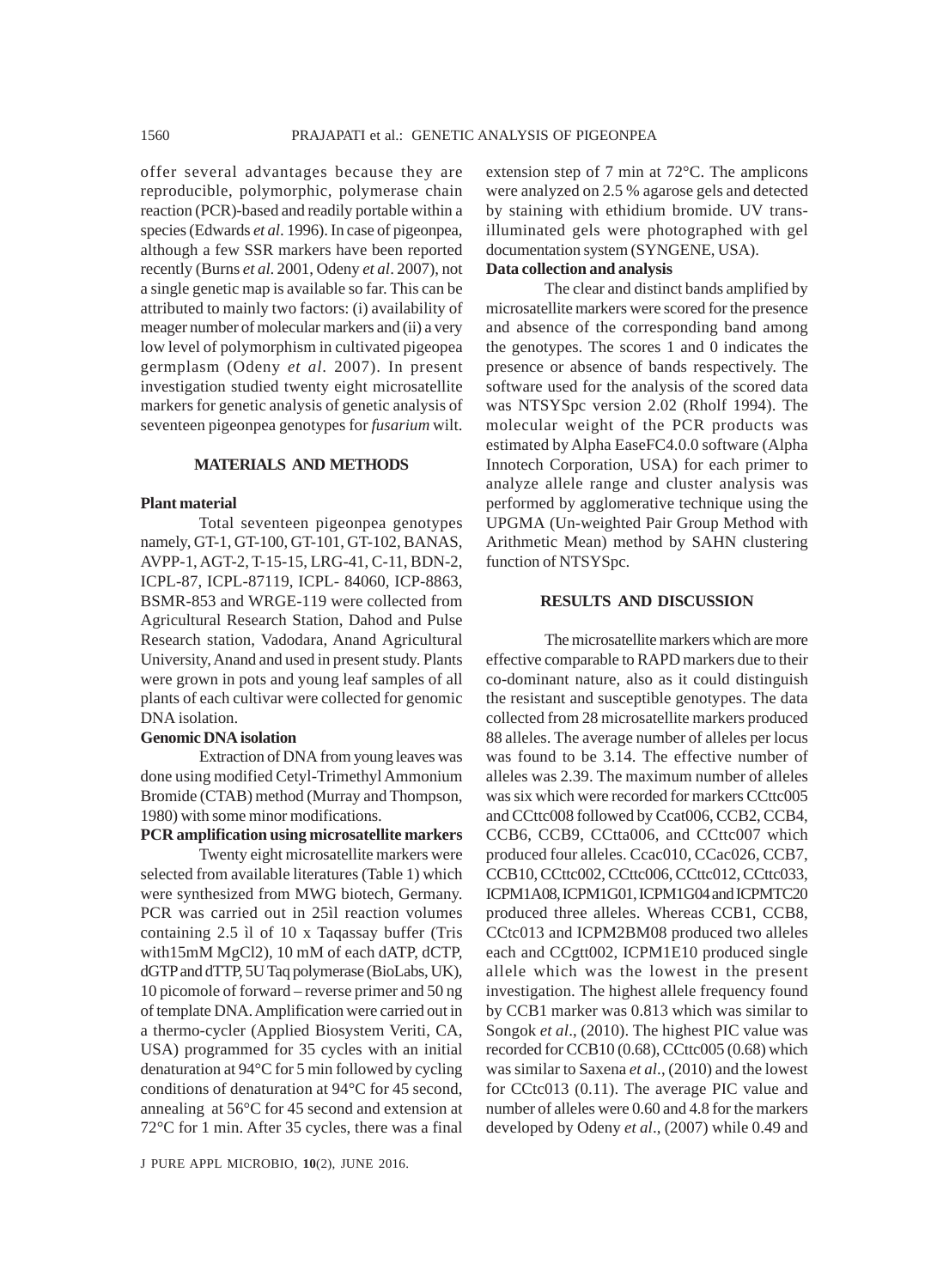3.14 for markers used in present study. The molecular weight of the amplified PCR products ranged from 110bp (ICPM1G04) to 295bp (CCtc013) (Table 1).

Based on the microsatellite markers data, cluster analysis was performed using genetic similarity values and a dendrogram was generated showing the grouping of genotypes according to their resistance and susceptibility to *fusarium* wilt. The highest similarity index value of 0.78 was found between GT-1 and GT-100 in susceptible genotypes, whereas in resistant genotypes the highest similarity index value, 0.77 was found between ICPL-87 and ICPl-87119 while the least similarity index value of 0.05 was found between GT-100 and ICPL-87119. The average similarity coefficient among genotypes was 0.49 (Table 2).

The microsatellite markers cluster pattern is presented Figure 1. It showed two major clusters namely A and B formed at a similarity coefficient of 0.13 (Fig. 1). Cluster A was divided into two sub clusters A1 and A2. Grouping of nine genotypes that are susceptible to *fusarium* wilt were in one major cluster 'A'. Sub-cluster A1 included pigeonpea genotypes viz., GT-1, GT-100 and GT-101. Sub-cluster A2 consists of genotypes GT-102, BANAS, AVPP-1, AGT-2, T-15-15 and LRG-41. Cluster B was divided into two sub-clusters B1 and B2. Grouping of eight genotypes that are resistant to *fusarium* wilt were in one major cluster

**Table 1.** Results of microsatellite markers analysis

| S.<br>No       | Locus name           | Repeat Motif                                | No. of bands<br>amplified | Molecular Size<br>rang (bp) | Total no.<br>Alleles | <b>PIC</b> |
|----------------|----------------------|---------------------------------------------|---------------------------|-----------------------------|----------------------|------------|
| 1              | C <sub>c</sub> ac010 | $(CA)$ <sub>7</sub> aca $(TA)$ <sub>3</sub> | 17                        | 175bp-192bp                 | 3                    | 0.62       |
| $\mathfrak{2}$ | CCac026              | (AC)7                                       | 15                        | 245bp-260bp                 | 3                    | 0.62       |
| 3              | CCac036              | (CATA)3ta(TG)6                              | 11                        | 212bp-221bp                 | 2                    | 0.42       |
| 4              | Ccat006              | (TA)7(CA)6                                  | 15                        | 220bp-290bp                 | 4                    | 0.64       |
| 5              | CCB1                 | (CA)10                                      | 16                        | 197bp-205bp                 | $\overline{c}$       | 0.21       |
| 6              | CCB <sub>2</sub>     | (CA)21                                      | 12                        | 135bp-168bp                 | 4                    | 0.29       |
| 7              | CCB4                 | (CA)31                                      | 16                        | 235bp-265bp                 | 4                    | 0.61       |
| $8\,$          | CCB <sub>6</sub>     | (CA)6                                       | 17                        | 178bp-195bp                 | 4                    | 0.58       |
| 9              | CCB7                 | (CT)16                                      | 16                        | 152bp-170bp                 | 3                    | 0.59       |
| 10             | CCB <sub>8</sub>     | (CT)30                                      | 15                        | 128bp-135bp                 | $\overline{c}$       | 0.29       |
| 11             | CCB9                 | (CT)22                                      | 16                        | 152bp-180bp                 | $\overline{4}$       | 0.65       |
| 12             | CCB10                | (CA)15                                      | 17                        | 225bp-240bp                 | 3                    | 0.68       |
| 13             | CCgtt002             | (TGT)4                                      | 17                        | 212bp                       | 1                    | $\Omega$   |
| 14             | C C t c 013          | (TC)6                                       | 17                        | 285bp-295bp                 | 2                    | 0.11       |
| 15             | CCtta006             | (ATT)21                                     | 16                        | 220bp-246bp                 | 4                    | 0.53       |
| 16             | CCttc002             | (GAA)5g(GAA)5                               | 13                        | 165bp-180bp                 | 3                    | 0.50       |
| 17             | CCttc005             | (CA)8                                       | 17                        | 265bp-290bp                 | 6                    | 0.68       |
| 18             | CCttc006             | $(GAA)11$ gag $(GAA)5$<br>gaggaagag(GAA)17  | 14                        | 160bp-172bp                 | 3                    | 0.45       |
| 19             | CCttc007             | (GA)4ca(GA)4<br>cagger(GA)8                 | 16                        | 235bp-265bp                 | 4                    | 0.57       |
| 20             | CCttc008             | (AC)7                                       | 16                        | 225bp-290bp                 | 6                    | 0.73       |
| 21             | CCttc012             | (TTC)7                                      | 13                        | 165bp-175bp                 | 3                    | 0.65       |
| 22             | CCttc033             | (CTT)8                                      | 17                        | 210bp-232bp                 | 3                    | 0.58       |
| 23             | ICPM1A08             | (CA)6                                       | 15                        | 250bp-265bp                 | 3                    | 0.63       |
| 24             | ICPM1E10             | (CA)7                                       | 17                        | 165bp                       | $\mathbf{1}$         | $\theta$   |
| 25             | ICPM1G01             | (CA)8                                       | 17                        | 270bp-286bp                 | 3                    | 0.49       |
| 26             | ICPM1G04             | (T)21                                       | 17                        | 110bp-120bp                 | 3                    | 0.66       |
| 27             | ICPM2BM08            | (TG)5n(TG)5                                 | 15                        | 130bp-140bp                 | $\overline{c}$       | 0.48       |
| 28             | ICPMCT20             | (GA)14(AAGA)5                               | 17                        | 120bp-140bp                 | 3                    | 0.65       |
| Total          |                      |                                             | 437                       |                             | 88                   | 13.91      |
| Avg.           |                      |                                             | 15.60                     | 197bp-218bp                 | 3.14                 | 0.49       |

J PURE APPL MICROBIO*,* **10**(2), JUNE 2016.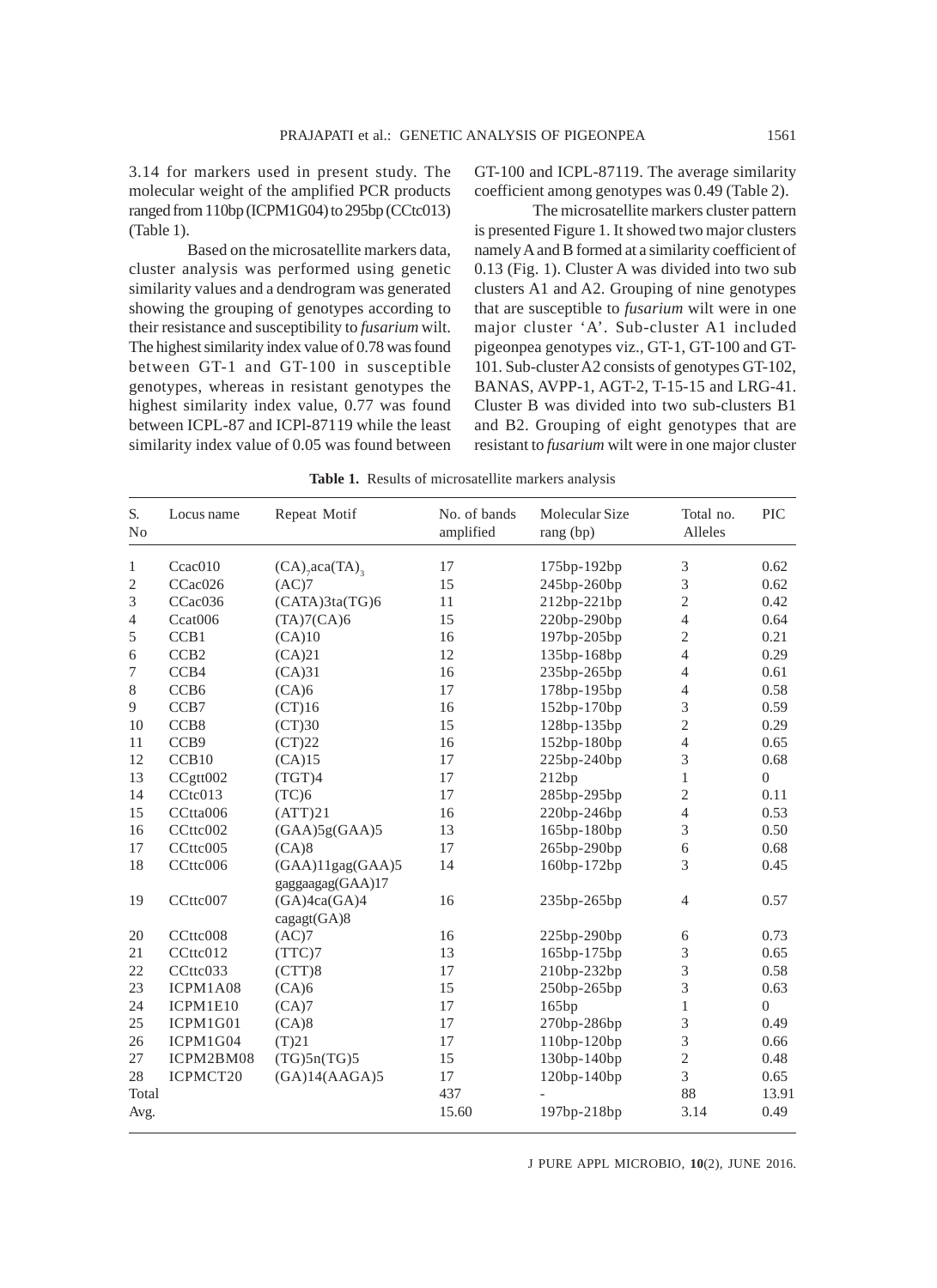|                 | $GT-1$ | GT-  | GT-  | GT-  | <b>BANAS</b> | AVPP- | $AGT-2$ | $T-15-$ | LRG- | $C-11$ | BDN- | ICPL- | ICPL- | ICPL- | ICP- | BSMR- | <b>WRGE</b> |
|-----------------|--------|------|------|------|--------------|-------|---------|---------|------|--------|------|-------|-------|-------|------|-------|-------------|
|                 |        | 100  | 101  | 102  |              | 1     |         | 15      | 41   |        | 2    | 87    | 87119 | 84060 | 8863 | 853   | 119         |
| $GT-1$          | 1.00   |      |      |      |              |       |         |         |      |        |      |       |       |       |      |       |             |
| GT-100          | 0.78   | 1.00 |      |      |              |       |         |         |      |        |      |       |       |       |      |       |             |
| GT-101          | 0.48   | 0.51 | 1.00 |      |              |       |         |         |      |        |      |       |       |       |      |       |             |
| GT-102          | 0.40   | 0.43 | 0.58 | 1.00 |              |       |         |         |      |        |      |       |       |       |      |       |             |
| <b>BANAS</b>    | 0.45   | 0.44 | 0.41 | 0.75 | 1.00         |       |         |         |      |        |      |       |       |       |      |       |             |
| AVPP-1          | 0.34   | 0.37 | 0.45 | 0.63 | 0.65         | 1.00  |         |         |      |        |      |       |       |       |      |       |             |
| $AGI-2$         | 0.35   | 0.35 | 0.38 | 0.47 | 0.57         | 0.71  | 1.00    |         |      |        |      |       |       |       |      |       |             |
| $T-15-15$       | 0.28   | 0.25 | 0.25 | 0.39 | 0.52         | 0.52  | 0.54    | 1.00    |      |        |      |       |       |       |      |       |             |
| <b>LRG-41</b>   | 0.21   | 0.22 | 0.21 | 0.32 | 0.33         | 0.48  | 0.38    | 0.58    | 1.00 |        |      |       |       |       |      |       |             |
| $C-11$          | 0.08   | 0.07 | 0.06 | 0.10 | 0.12         | 0.16  | 0.17    | 0.30    | 0.34 | 1.00   |      |       |       |       |      |       |             |
| <b>BDN-2</b>    | 0.08   | 0.08 | 0.11 | 0.10 | 0.10         | 0.12  | 0.17    | 0.20    | 0.25 | 0.61   | 1.00 |       |       |       |      |       |             |
| <b>ICPL-87</b>  | 0.06   | 0.05 | 0.08 | 0.12 | 0.13         | 0.10  | 0.10    | 0.25    | 0.28 | 0.61   | 0.68 | 1.00  |       |       |      |       |             |
| ICPL-87119      | 0.06   | 0.05 | 0.08 | 0.12 | 0.12         | 0.09  | 0.12    | 0.22    | 0.25 | 0.55   | 0.61 | 0.77  | 1.00  |       |      |       |             |
| ICPL-84060      | 0.09   | 0.08 | 0.11 | 0.13 | 0.13         | 0.10  | 0.15    | 0.21    | 0.24 | 0.40   | 0.54 | 0.59  | 0.62  | 1.00  |      |       |             |
| ICP-8863        | 0.11   | 0.10 | 0.09 | 0.10 | 0.11         | 0.10  | 0.13    | 0.18    | 0.20 | 0.47   | 0.48 | 0.57  | 0.60  | 0.58  | 1.00 |       |             |
| <b>BSMR-853</b> | 0.11   | 0.10 | 0.09 | 0.10 | 0.11         | 0.10  | 0.13    | 0.20    | 0.23 | 0.43   | 0.52 | 0.52  | 0.65  | 0.63  | 0.66 | 1.00  |             |
| <b>WRGE-119</b> | 0.11   | 0.10 | 0.08 | 0.06 | 0.08         | 0.05  | 0.14    | 0.17    | 0.17 | 0.41   | 0.50 | 0.38  | 0.44  | 0.54  | 0.52 | 0.62  | 1.00        |

**Table 2.** Genetic similarity matrix of microsatellite markers data based on Jacard's similarity coefficient



 $1000<sub>b</sub>$ 500bp 300bp —<br>240bp  $100bp$ 

**Fig. 1.** Dendrogram constructed using UPGMA cluster analysis for microsatellite markers.





M = 100 bp DNA Ladder ; (1) GT-1 ; (2) GT-100 ; (3) GT-101 ; (4) GT-102 ; (5) BANAS ; (6) AVPP-1 ; (7) AGT-2 ; (8) T-15-15 ; (9) LRG-41 ; (10) C-11 ; (11) BDN-2 ; (12) ICPL-87 ; (13) ICPL-87119 ; (14) ICPL-84060 ; (15) ICP-8863 ; (16) BSMR-853 ; (17) WRGE-119

**Fig. 3.** Amplification of microsatellite markers CCB9

J PURE APPL MICROBIO*,* **10**(2), JUNE 2016.